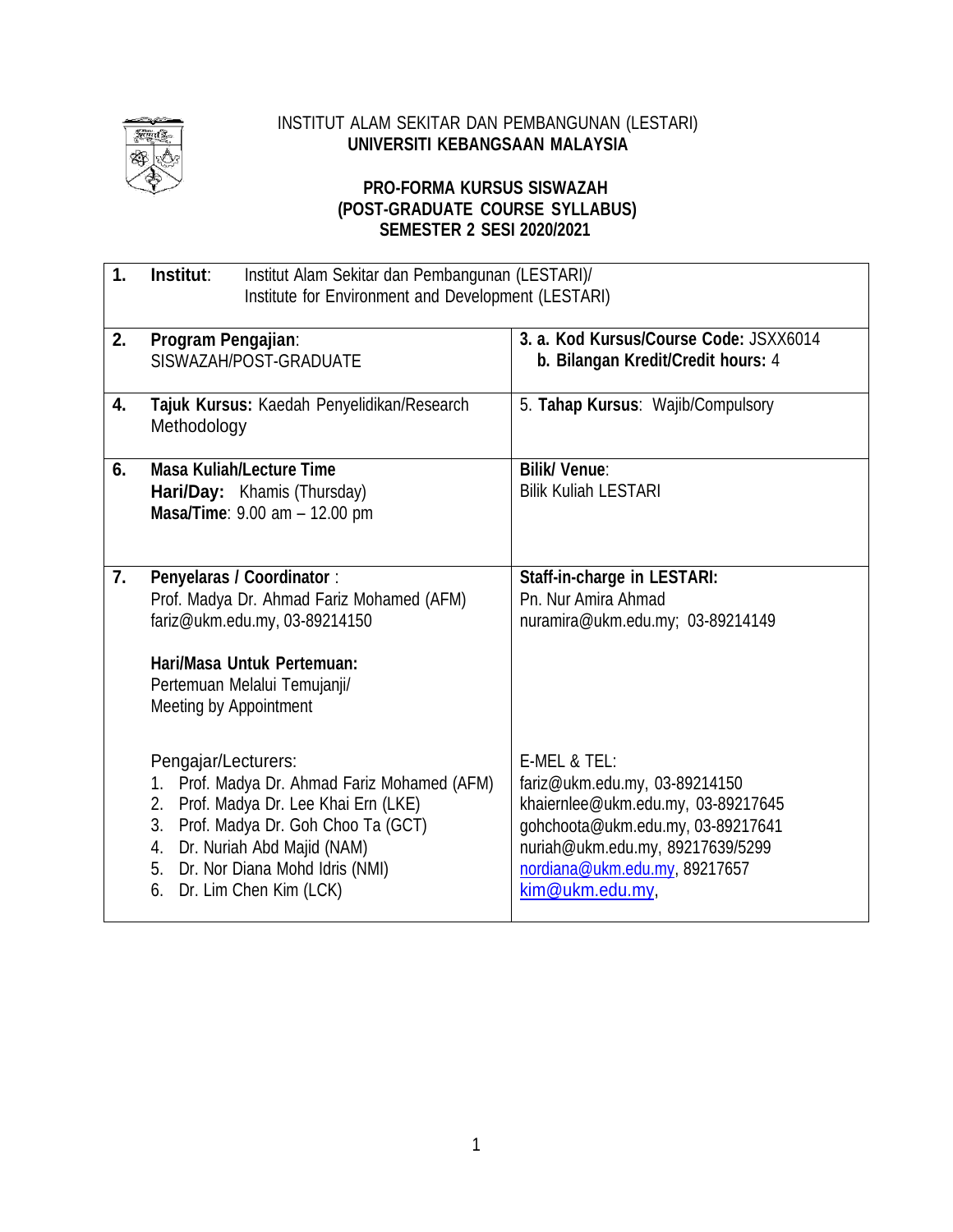## **8. Objektif Kursus dan Hasil Pembelajaran:**

### Objektif kursus:

- 1. Memperkenalkan konsep, prinsip dan etika penyelidikan.
- 2. Menerang kaedah penyelidikan yang bersuaian dengan program pasca-siswazah.
- 3. Memastikan kaedah penyelidikan yang digunapakai oleh pelajar doktor falsafah/sarjana adalah sesuai dengan penyelidikan masing-masing.

Pada akhir kursus, pelajar dijangka dapat:

- 1. Menjelaskan prinsip, konsep asas dan etika penyelidikan.
- 2. Menganalisis struktur hujahan teks akademik dan menilai asas hujahan berkenaan.
- 3. Membuat pertimbangan pendekatan metodologi penyelidikan berbentuk kualitatif dan kuantitatif.
- 4. Membuat sintesis pengurusan dan analitik data yang bersesuaian dengan soalan atau objektif penyelidikan.
- 5. Mempamerkan kebolehan untuk menghasilkan cadangan penyelidikan berdasarkan kefahaman tentang ciri-ciri cadangan penyelidikan yang bermutu.

Course Objectives:

- 1. Introduce concepts, principles and ethics of research.
- 2. Explain research methodologies that are in line with post-graduate program.
- 3. Ensure research methodologies adopted by PhD/Master students are appropriate for their respective research.

At the end of the course, students are expected be able to:

- 1. Explain concepts, principles and ethics of research.
- 2. Analyze structure of academic text arguments and evaluate basis of the arguments.
- 3. Conduct qualitative and quantitative research methodologies.
- 4. Sythesize data management and analytic that are in line with the research questions or objectives.
- 5. Demonstrate capabilities to produce research proposal based on the undertstanding of features for quality research proposal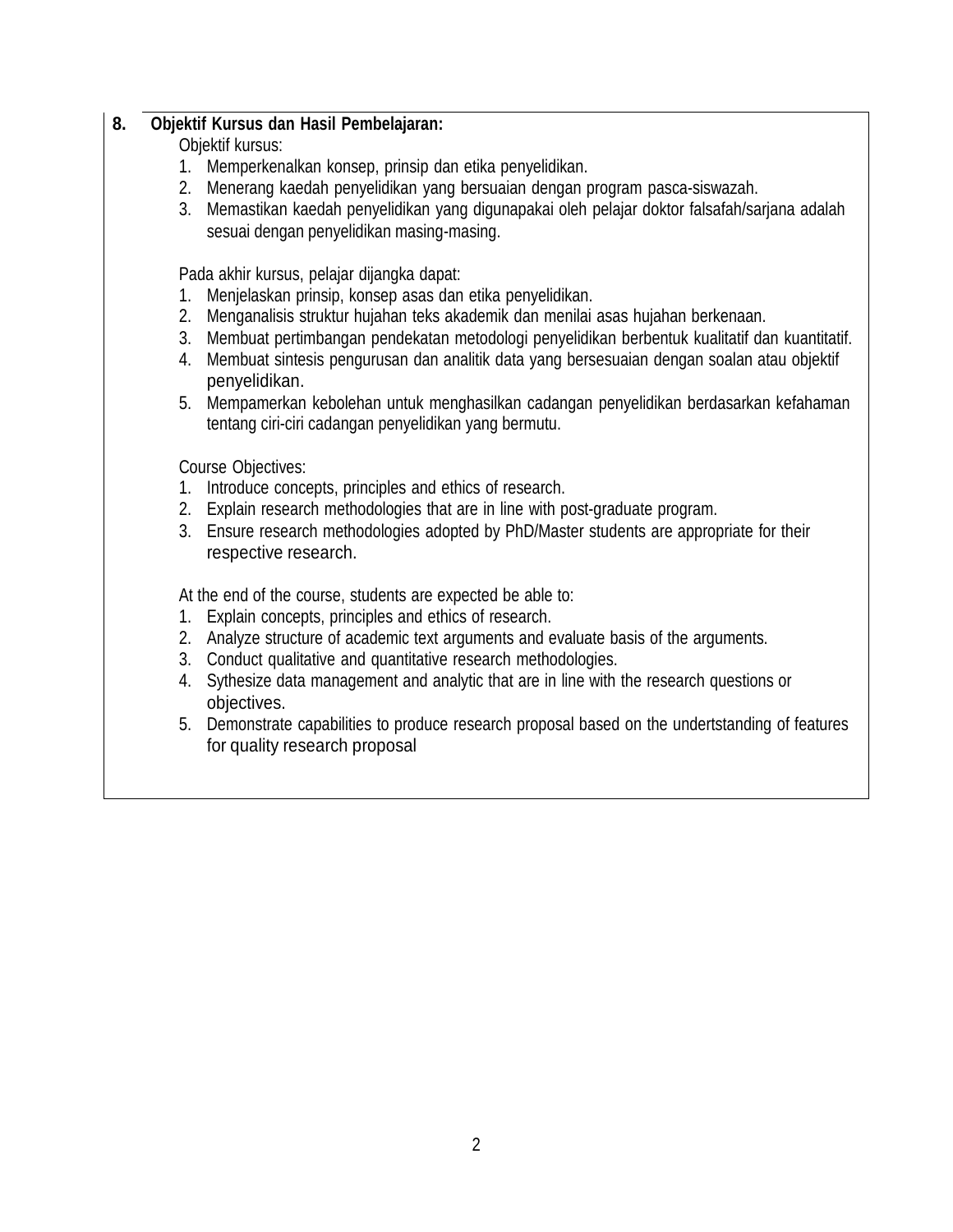## **9. Sinopsis kandungan kursus (seperti dalam buku panduan dan tambahan)/ Course Synopsis**:

Kursus ini akan memperkenalkan pelajar kepada perspektif yang berbeza tentang proses penyelidikan, kaedah pengumpulan dan penggunaan data secara berkesan semasa perjalanan penyelidikan. Tumpuan akan diberikan kepada pencapaian kefahaman sempurna tentang prinsip penyelidikan untuk membolehkan pelajar menyediakan cadangan penyelidikan yang bermutu. Pelajar akan didedahkan kepada ciri-ciri dan asas pemikiran dan penulisan secara ilmiah. Selain itu, pelajar juga akan diperkenalkan kepelbagaian kaedah penyelidikan seperti temuabual intensif, survei dan kerja lapangan, serta kaedah analitik yang akan membolehkan pelajar menganalisis data secara kuantitatif dan kualitatif serta melaporkan hasil kajian secara ilmiah.

This course will introduce students to the different perspectives regarding the process of research, methodology of gathering data as well as effective use of data in research project. The focus is to equip students with an overall understanding of research principles in their effort to prepare a sound research proposal. Students will be exposed to the nature of academic thinking and writing as well as the requirements of academic writings. Besides, students will be introduced to various research methods such as intensive interview, survey and fieldwork, as well as various analytical tools used in qualitative and quantitative analyses.

## **10. Bahan Pengajaran/Peralatan:**

Powerpoint Kuliah, bahan audio-visual dan Pakej Bacaan/ Lecture Notes/ Power pts, audio-visual aids and Reading materials

# **11. Bahan Rujukan / Reference Material:**

Daniel Stockemer, 2019. Quantitative Methods for the Social Sciences A Practical Introduction with Examples in SPSS and Stata. Springer.

David Wootton, 2016. The Invention of Science: A New History of the Scientific Revolution. Allen Lane Press.

Mildred L. Patten and Michelle Newhart, 2018. Understanding Research Methods: An Overview of the Essentials 10th Edition. Routledge, New York.

KevinMcCain, 2016. The Nature of Scientific Knowledge: An Explanatory Approach. Springer.

Steven Shapin, 2018. The Scientific Revolution (Science Culture) Second Edition. The University of Chicago Press.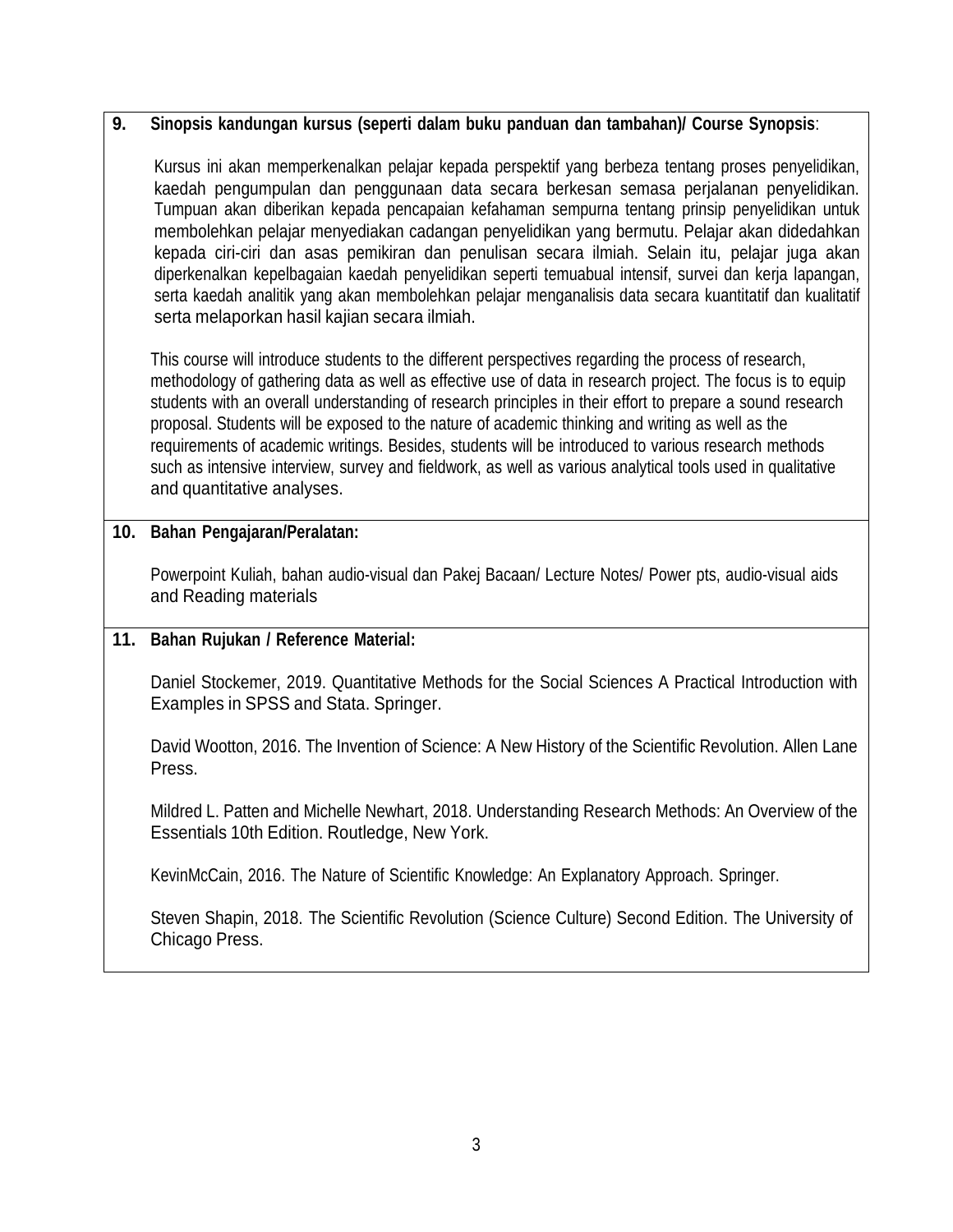# **12. Kaedah Pengajaran/Pembelajaran (kuliah, tutoran, kerja kumpulan, kerja lapangan dan lain-lain)/ Teaching/Learning Methods**: Kuliah/Lecture Kerja Kumpulan/Group Work Penulisan/ Writing Pembentangan/Presentation **13. Kaedah Penilaian /Evaluation Methods** First consultation and presentation (Written 25%, Oral 15%) 40% Second consultation and presentation (Written 35%, Oral 25%) 60% **14. Tarikh-tarikh penting (tentatif)/ Important Dates**:\*

Deadlines for the submission of assignments shall be fixed by the respective lecturer with the students.

# **15. Jadual pembelajaran/ Course Outline: Sila rujuk kepada ms. 5. Please refer to page 5.**

**16. Disediakan oleh: Diperakukan oleh:** Prof. Madya Dr. Ahmad Fariz Hj Mohamed (Penyelaras Kursus) Prof. Dato' ChM Dr Mazlin B, Mokhtar (Pengerusi Jawatankuasa Pengajian Siswazah) **Tarikh: \_12 MAC 2021 Tarikh: 24 Mac 2021**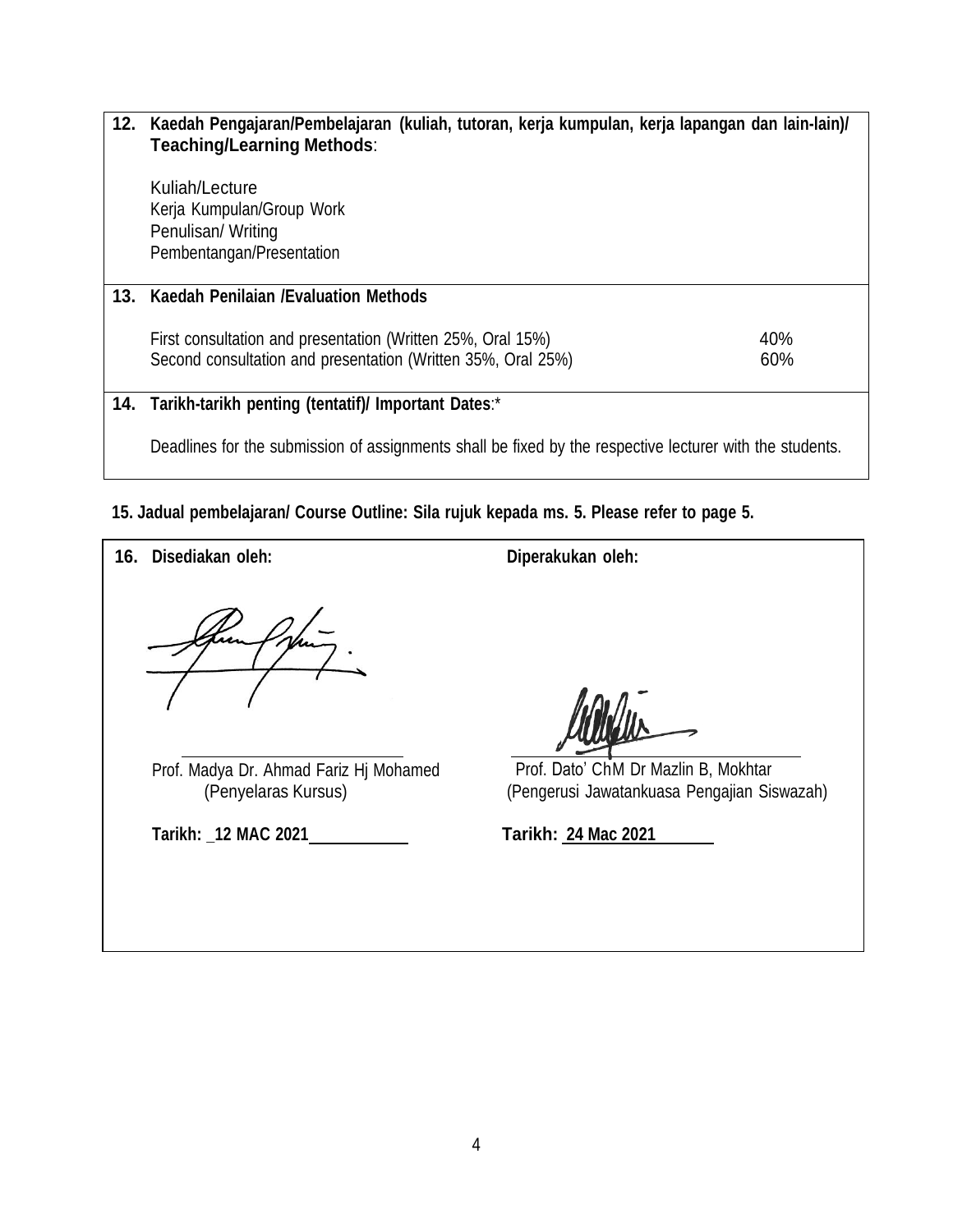# **Jadual Kursus/Course Timetable JSXX6014 Semester 2, Session 2020-2021**

## **Koordinator/Coordinator: Prof. Madya Dr. Ahmad Fariz Mohamed (e-mail: fariz@ukm.edu.my) Khamis/Thursday, Bilik Kuliah LESTARI, 9.00 am – 12.00 pm**

| Minggu/Week<br>Tarikh/Date                                                 | Tarikh, pensyarah /<br>Date, lecturer | <b>Topik / Topic</b>                                                                                                                                                               |  |  |
|----------------------------------------------------------------------------|---------------------------------------|------------------------------------------------------------------------------------------------------------------------------------------------------------------------------------|--|--|
| Part 1: Preparation and Design for Theses Research                         |                                       |                                                                                                                                                                                    |  |  |
| 1<br>1.4.2021                                                              | Prof. Madya Ts. Dr. Lee<br>Khai Ern   | Introduction to Research Methodology                                                                                                                                               |  |  |
| $\overline{2}$<br>8.4.2021                                                 | Prof. Madya Ts. Dr. Lee<br>Khai Ern   | <b>Getting Started:</b><br>Research Interests, Work Plan, Timelines, Milestones                                                                                                    |  |  |
| 3<br>15.4.2021                                                             | Dr. Nor Diana Mohd<br>Idris           | Literature Review (1):<br>Reading- Understanding - Excerpting                                                                                                                      |  |  |
| 4<br>22.4.2021                                                             | Dr. Nor Diana Mohd<br><b>Idris</b>    | Literature Review (2):<br>Sources - Quotes - Bibliography                                                                                                                          |  |  |
| 5<br>6.5.2021                                                              | Dr. Nuriah Abd Majid                  | Designing Research (1)<br>Research Questions, Theory, Conceptual Framework,<br>Hypotheses                                                                                          |  |  |
| 6<br>20.5.2021                                                             | Dr. Nuriah Abd Majid                  | Designing Research (2)<br>Research Questions, Theory, Conceptual Framework,<br>Hypotheses                                                                                          |  |  |
| 7<br>24.5.2021                                                             | <b>All lecturers</b>                  | First consultation and assignment 1<br>Presentation on literature review, problem statement, research<br>question, objectives, hypotheses, theory, conceptual<br>framework.        |  |  |
| Part 2: Data collection, Data analyses, Theses and publication preparation |                                       |                                                                                                                                                                                    |  |  |
| 8<br>3.6.2021                                                              | Prof. Madya Dr. Goh<br>Choo Ta        | Quantitative Research (1):<br>Data Collection and Data Analysis                                                                                                                    |  |  |
| 9<br>10.6.2021                                                             | Prof. Madya Dr. Goh<br>Choo Ta        | <b>Quantitative Research (2):</b><br>Data Analysis and Interpretation                                                                                                              |  |  |
| $\overline{10}$<br>17.6.2021                                               | Dr. Lim Chen Kim                      | Qualitative Approach (1):<br>Collecting, Analysing and Interpreting Qualitative Data:<br>Data Collection<br><b>Quantitative and Qualitative Method</b><br>Data Collection and Code |  |  |